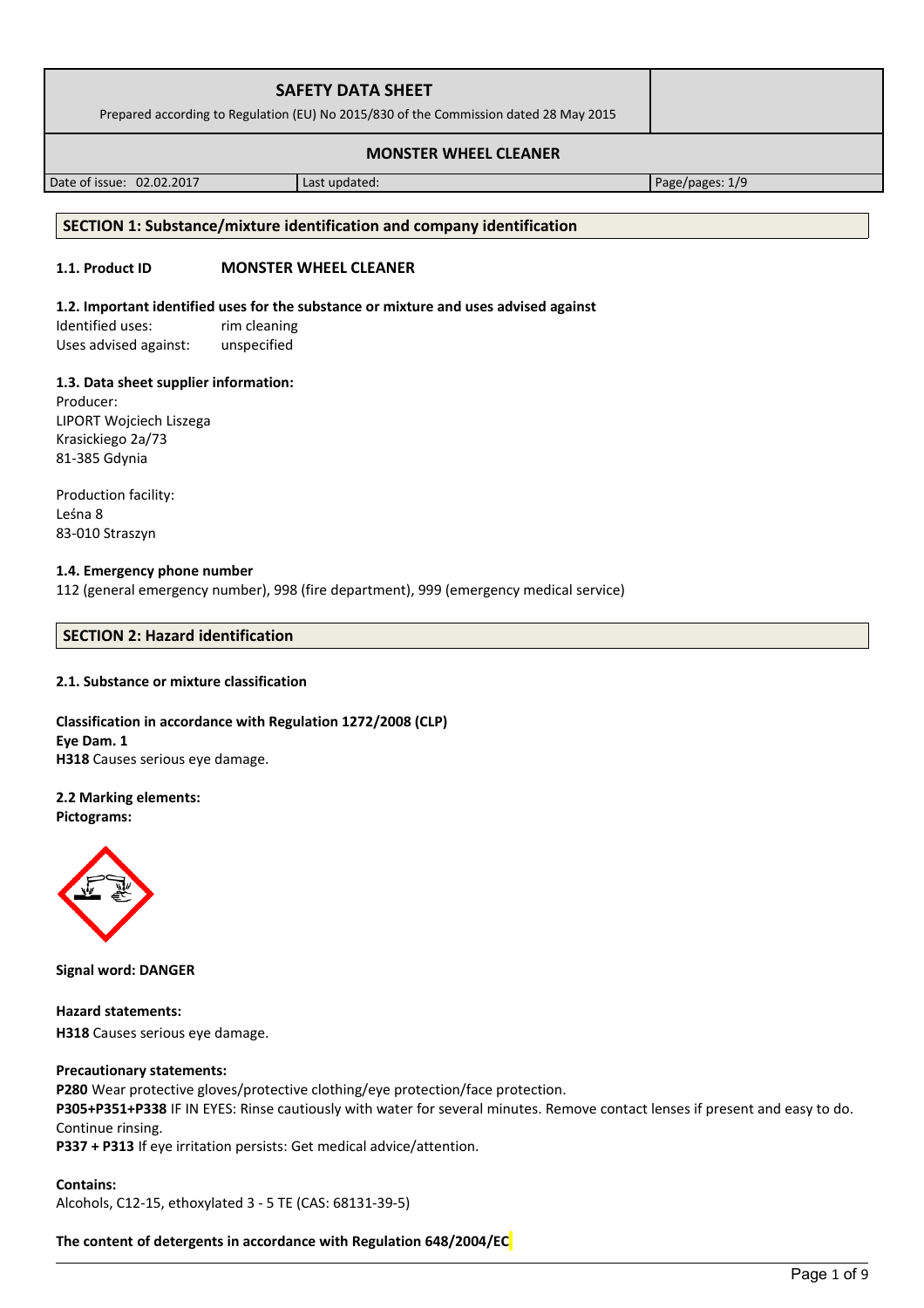| <b>SAFETY DATA SHEET</b><br>Prepared according to Regulation (EU) No 2015/830 of the Commission dated 28 May 2015 |               |                 |  |
|-------------------------------------------------------------------------------------------------------------------|---------------|-----------------|--|
| <b>MONSTER WHEEL CLEANER</b>                                                                                      |               |                 |  |
| Date of issue: 02.02.2017                                                                                         | Last updated: | Page/pages: 2/9 |  |

<5% nonionic surfactants, anionic surfactants

#### **2.3 Other hazards:**

No information regarding the meeting of PBT or vPvB criteria in accordance with appendix XIII of the REACH regulation. No appropriate research has been carried out on this product.

### **SECTION 3: Composition/component information**

#### **3.1. Substances**

Not applicable

#### **3.2. Mixtures**

Dangerous components:

|                                                                                                                                                                                                |                 | <b>CLP classification</b>                               |                                  |  |
|------------------------------------------------------------------------------------------------------------------------------------------------------------------------------------------------|-----------------|---------------------------------------------------------|----------------------------------|--|
| <b>Product ID</b>                                                                                                                                                                              | Quantity<br>[%] | <b>Hazard classification</b>                            | <b>Hazard statements codes</b>   |  |
| Alcohols, C12-15, ethoxylated 3 - 5 TE<br>CAS number: 68131-39-5<br>EC number: -<br>Index number: -<br>REACH registration number: 01-<br>2119456620-43-XXXX                                    | $1 - 5$         | Eye Dam. 1<br>Aquatic Acute 1                           | H318<br>H400                     |  |
| 2-propanol [Isopropanol]<br>CAS number: 67-63-0<br>EC number: 203-961-6<br>Index number: 603-096-00-8<br>REACH registration number: -                                                          | $1 - 5$         | Flam. Liq. 2<br>Eye Irrit. 2<br>STOT SE 3               | H <sub>225</sub><br>H319<br>H336 |  |
| Alcohols, C12-14, ethoxylated (1-2.5 TE),<br>sulfates, sodium salts<br>CAS number: 68891-38-3<br>EC number: 500-234-8<br>Index number:<br>REACH registration number: 01-<br>2119488639-16-XXXX | $1 - 5$         | Skin Irrit. 2<br>Eye Dam. 1<br><b>Aquatic Chronic 3</b> | H315<br>H318<br>H412             |  |

The full meaning of hazard statements has been given in section 16.

### **SECTION 4: First aid measures**

#### **4.1. Description of first aid measures**

#### **Routes of exposure:**

Inhalation, ingestion, skin and eye contact.

### **Inhalation:**

Take the affected person out into fresh air. Place in a comfortable position. Ensure peace and protect against heat loss. Provide medical assistance if necessary.

### **Consumption:**

Rinse mouth with water, drink 2-3 cups of water, consult a doctor. Do not induce vomiting. If unconscious do not give anything by mouth.

Transport the affected person to hospital if necessary. Ensure peace, place in a lying position and protect against heat loss. **Eye contact:**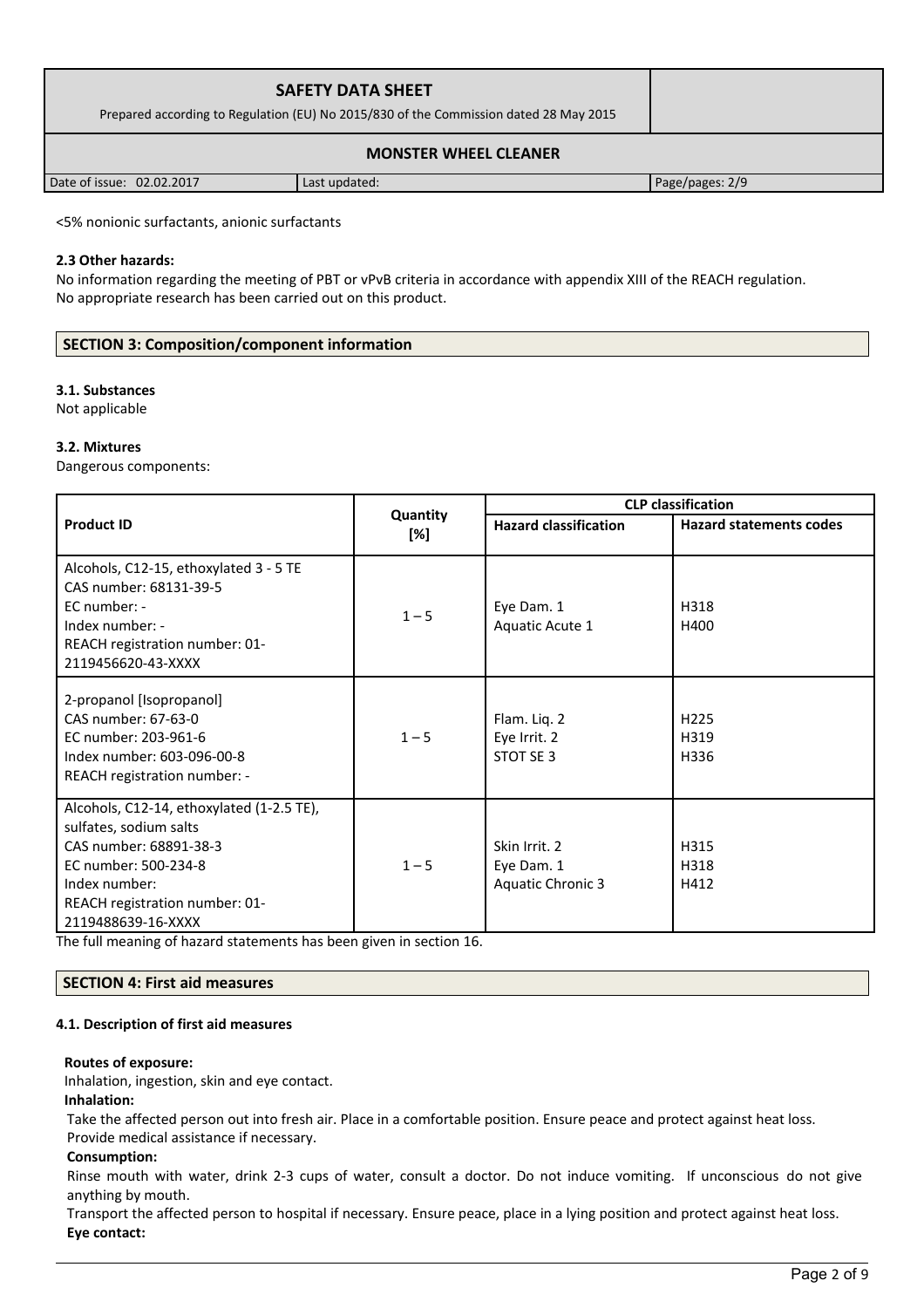| <b>SAFETY DATA SHEET</b><br>Prepared according to Regulation (EU) No 2015/830 of the Commission dated 28 May 2015 |               |                 |
|-------------------------------------------------------------------------------------------------------------------|---------------|-----------------|
| <b>MONSTER WHEEL CLEANER</b>                                                                                      |               |                 |
| Date of issue: 02.02.2017                                                                                         | Last updated: | Page/pages: 3/9 |

Remove any contact lenses if possible.

Flush with plenty of lukewarm water for 10–15 minutes with eyelids wide open. Place the upper eyelid on the lower eyelid from time to time. Cover the eyes with a compress.

Provide ophthalmologist assistance if necessary.

## **Skin contact:**

Take off the contaminated clothes and shoes.

Wash the contaminated skin with plenty of water and then with water containing mild soap.

Seek medical attention if skin irritation persists.

## **4.2. Most important symptoms and effects, both acute and delayed**

No further data available.

## **4.3. Indication of any immediate medical attention and special treatment needed**

The course of action is decided on by a medical doctor, based on an examination of the person affected.

## **SECTION 5: Fire emergency procedure**

### **5.1. Extinguishing agents:**

**Suitable extinguishing agents:** alcohol-resistant foam or dry extinguishing agents, carbon dioxide extinguishers, sand, soil, water aerosol. Choose extinguishing agents based on the conditions of the environment. **Unsuitable extinguishing agents:** High volume water jet.

### **5.2. Special threats related to the substance or mixture**

In case of fire, high temperatures cause a release of hazardous decomposition products that contain carbon monoxides.

### **5.3. Information for the fire department**

Spray the containers located in the fire area with water, remove from the hazardous area if possible. In case of a fire in an enclosed environment, use protective clothing and compressed air breathing apparatus. Do not allow the extinguishing agents into ground waters, surface waters, or sewage systems.

### **SECTION 6: Measures regarding accidental release into the environment**

## **6.1. Individual safety measures, protective equipment and emergency procedures**

For persons other than emergency personnel: notify the appropriate authorities of the emergency. Remove any persons not participating in the containment procedures from the contamination area.

For emergency personnel: Ensure proper ventilation, use individual safety measures.

### **6.2. Environmental safety measures**

Prevent the contamination from spreading into sewage systems and water reservoirs.

### **6.3. Methods of removing and preventing the spread of contamination:**

Prevent the contamination from spreading and attempt removal using absorptive materials (sand, diatomite, universal absorbent), place the contaminated materials in properly marked containers for subsequent utilization in accordance with the mandatory provisions of the law.

### **6.4. References to other sections**

Product waste disposal – see section 13 of this data sheet. Individual protective measures – see section 8 of this data sheet.

## **SECTION 7: Storage and use of substances and mixtures**

**7.1. Precautions for safe handling Recommendations for handling the mixture**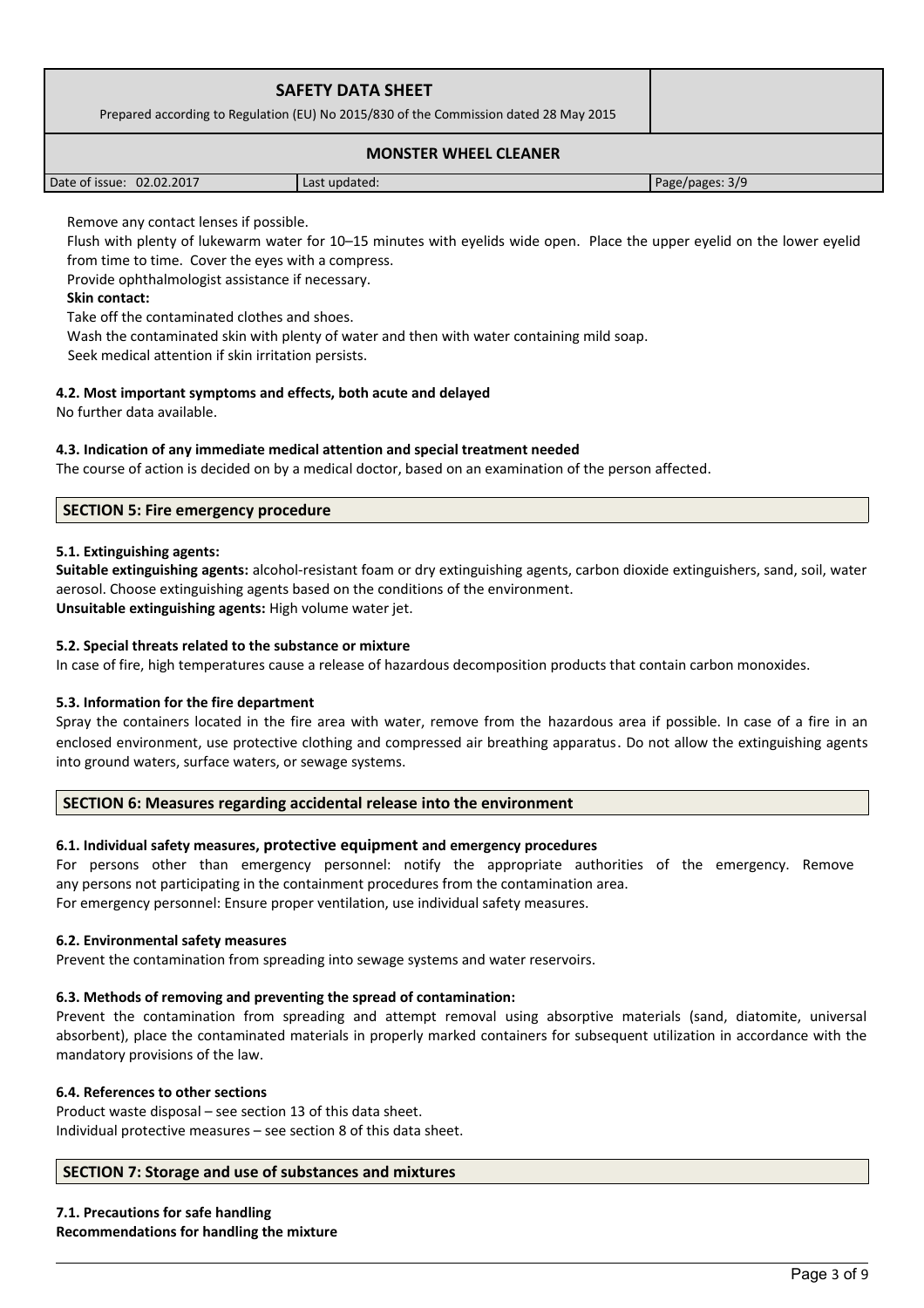|                              | <b>SAFETY DATA SHEET</b><br>Prepared according to Regulation (EU) No 2015/830 of the Commission dated 28 May 2015 |  |
|------------------------------|-------------------------------------------------------------------------------------------------------------------|--|
| <b>MONSTER WHEEL CLEANER</b> |                                                                                                                   |  |

| Date of issue: 02.02.2017 |  |
|---------------------------|--|
|---------------------------|--|

Last updated: 02.02.2017 Page/pages: 4/9

Avoid direct contact with the mixture.

Avoid inhalation.

Prevent from spreading into sewage systems.

# **Apply general provisions of the industrial work hygiene**

Do not eat, drink or smoke when using the product.

Replace the contaminated clothing.

Wash hands thoroughly after handling.

Wash contaminated clothing before reusing.

Wash hands and face before breaks at work.

## **7.2. Safe storage regulations, including any mutual incompatibility information**

Store in a well-ventilated area. Keep container tightly closed. Store in a cool place. Protect from sunlight and sources of heat. Do not store with food or animal feeding stuffs. Always use containers made of materials analogous to the original ones. Open containers should be handled very carefully so as to prevent spillage. Do not handle until all safety precautions have been read and understood.

## **7.3. Specific end use(s)**

See section 1.2 of this data sheet.

### **SECTION 8: Exposure controls/individual protective measures**

### **8.1. Control parameters**

### **The national highest acceptable concentration values in the work environment**

in accordance with the Notice of the Minister of Labor and Social Policy of 6 June 2014 on the highest acceptable concentration and intensity of factors detrimental to health in the work environment (Dz.U. (Journal of Laws) 2014, item 817).

| <b>NAME OF THE SUBSTANCE</b> |                                                                           | $NDS$ (mg/m3) | <b>NDSCh</b> (mg/m <sup>3</sup> ) | $NDSP$ (mg/m3)           |
|------------------------------|---------------------------------------------------------------------------|---------------|-----------------------------------|--------------------------|
| 2-propanol [Isopropanol]     | CAS number: 67-63-0<br>EC number: 203-961-6<br>Index number: 603-096-00-8 | 900           | 1200                              | $\overline{\phantom{0}}$ |

### **DNEL/PNEC values:**

Alcohols, C12-14, ethoxylated (1-2.5 TE), sulfates, sodium salts Worker, chronic exposure, skin contact: 2750 mg/kg/day Worker, chronic exposure, inhalation: 175 mg/m<sup>3</sup> PNEC fresh water: 0.24 mg/l PNEC sea water: 0.024 mg/l PNEC fresh water sediment: 5.45 mg/kg PNEC sea water sediment: 0.545 mg/kg PNEC soil: 0.946 mg/kg

### **8.2. Exposure controls**

**Appropriate technical control measures:** Storage rooms and work stations should be adequately ventilated to keep vapor concentration below the limit value.

**Appropriate technical control measures** Storage rooms and work stations should be adequately ventilated. **Individual safety measures**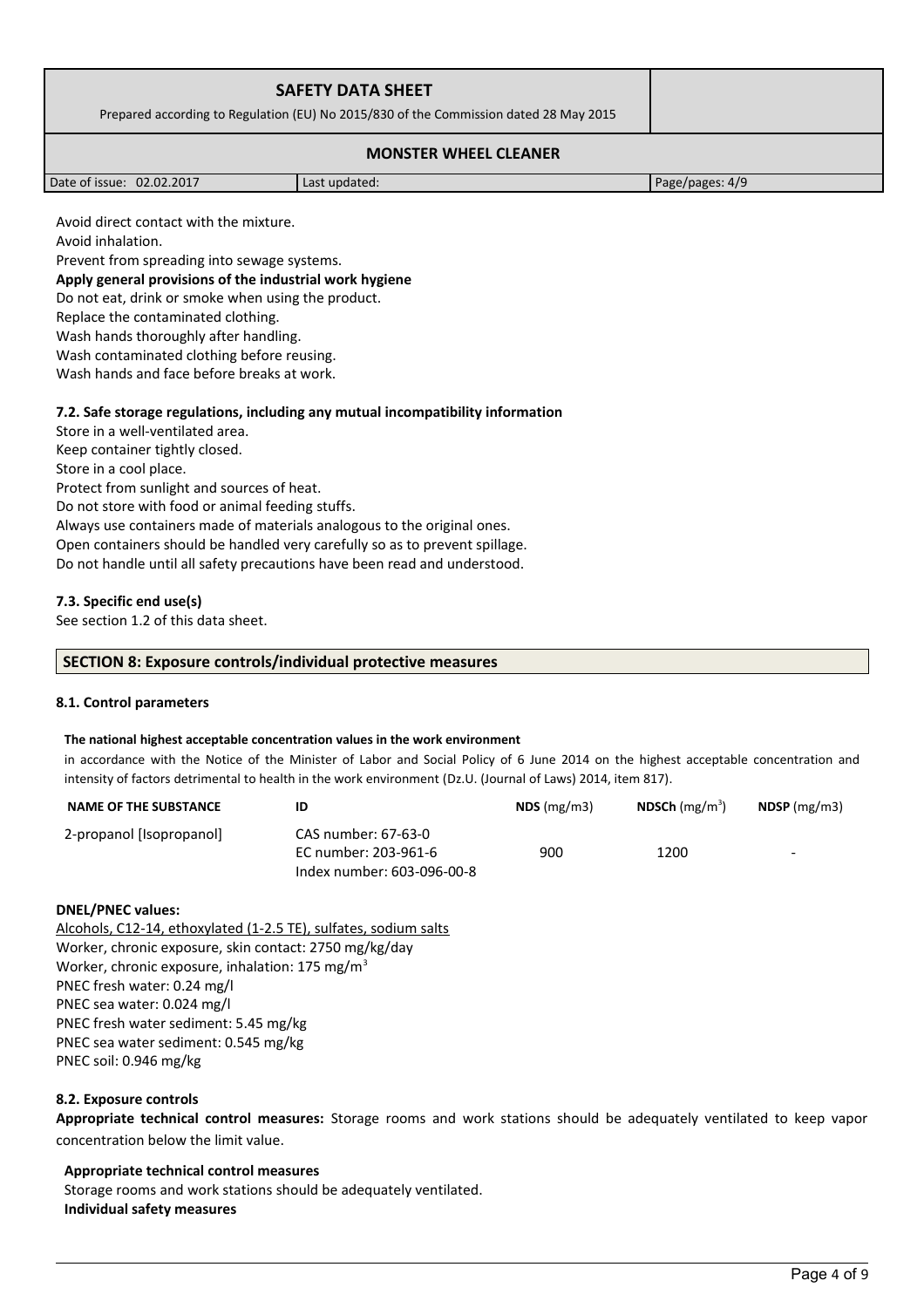| <b>SAFETY DATA SHEET</b><br>Prepared according to Regulation (EU) No 2015/830 of the Commission dated 28 May 2015 |  |  |
|-------------------------------------------------------------------------------------------------------------------|--|--|
| <b>MONSTER WHEEL CLEANER</b>                                                                                      |  |  |

Date of issue: 02.02.2017 **Last updated:** Page/pages: 5/9



**Face and eye protection** Use tight-fitting safety glasses or faceshield screens according to EN 166. **Skin protection** 



## **Hand protection**

Wear protective gloves according to EN 374.

Recommended material: nitrile rubber

When selecting glove materials, consider their breakthrough time, rates of diffusion and degradation.

The protective gloves should be regularly changed or replaced immediately if damaged (torn, perforated), or when first signs of wear and changes in their appearance occur (color, flexibility, shape).

A protective cream should be applied to all uncovered parts of the body.

## *Body protection*

Protective suit against chemicals.

The selection of individual protection measures must be made taking into account the concentration and quantity of the hazardous substance occurring at the work environment.

#### **Respiratory tract protection**

Not necessary if ventilation is adequate. **Environment exposure controls**  Do not discharge into sewage systems or ground waters. **General safety and hygiene recommendations** Follow good hygiene practice.

## **SECTION 9: Physical and chemical properties**

## **9.1. Basic physical and chemical property information**

| Color:<br><b>Distinctive</b><br>Odor:<br><b>Distinctive</b><br><b>Odor threshold:</b><br>No data<br>10<br>pH: |
|---------------------------------------------------------------------------------------------------------------|
|                                                                                                               |
|                                                                                                               |
|                                                                                                               |
|                                                                                                               |
| Melting point/freezing point:<br>No data                                                                      |
| Initial boiling point and boiling range:<br>No data                                                           |
| No data<br>Flash point:                                                                                       |
| Flammability (solid, gas):<br>No data                                                                         |
| Upper/lower flammability or explosive limits:<br>No data                                                      |
| No data<br>Vapor pressure:                                                                                    |
| No data<br>Vapor density:                                                                                     |
| <b>Relative density:</b><br>No data                                                                           |
| Solubility:<br>No data                                                                                        |
| Partition coefficient: n-octanol/water:<br>No data                                                            |
| No data<br>Auto-ignition temperature:                                                                         |
| No data<br><b>Decomposition temperature:</b>                                                                  |
| No data<br><b>Viscosity:</b>                                                                                  |
| <b>Explosive properties:</b><br>Not applicable                                                                |
| <b>Oxidizing properties:</b><br>Not applicable                                                                |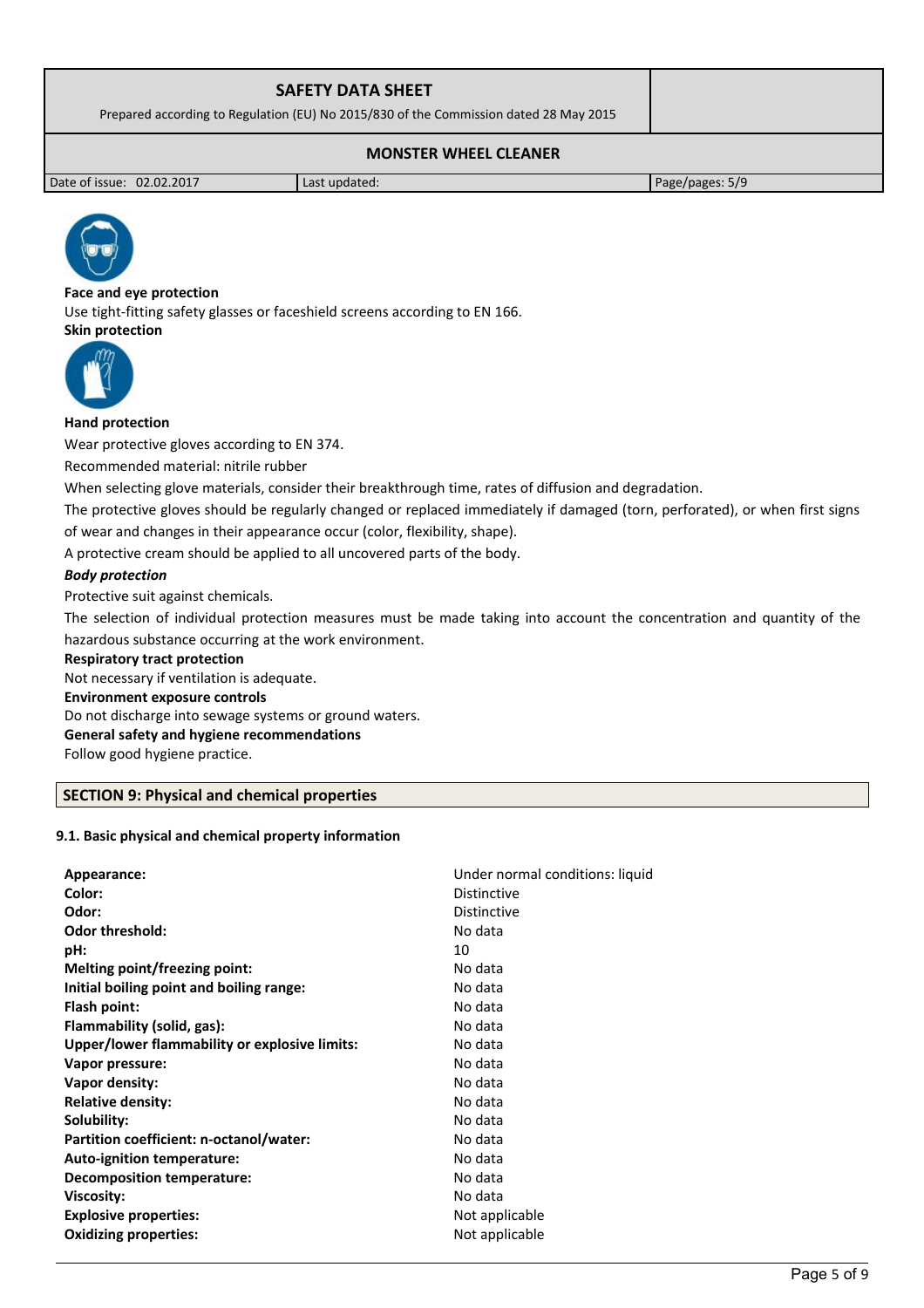| <b>SAFETY DATA SHEET</b><br>Prepared according to Regulation (EU) No 2015/830 of the Commission dated 28 May 2015 |               |                 |  |
|-------------------------------------------------------------------------------------------------------------------|---------------|-----------------|--|
| <b>MONSTER WHEEL CLEANER</b>                                                                                      |               |                 |  |
| Date of issue: 02.02.2017                                                                                         | Last updated: | Page/pages: 6/9 |  |

### **9.2. Additional information**

No additional analysis results.

#### **SECTION 10: Stability and reactivity**

#### **10.1. Reactivity**

The mixture is chemically stable under normal conditions.

#### **10.2. Chemical stability**

The product is stable when properly used, stored and transported.

#### **10.3. Potential for hazardous reactions**

No data

#### **10.4. Conditions to avoid**

Avoid high temperatures, direct sunlight, hot surfaces and open fire.

#### **10.5. Incompatible materials**

Strong oxidizing agents.

#### **10.6. Hazardous decomposition products**

Do not occur when used in accordance with its purpose.

## **SECTION 11: Toxicological information**

#### **11.1. Information regarding toxicological effects**

#### **Acute toxicity**

Alcohols, C12-14, ethoxylated (1-2.5 TE), sulfates, sodium salts LD50 (oral, male and female rat) >2500 mg/kg; 4100 mg/kg LD50 (dermal, male and female rat) >2000 mg/kg Alcohols, C12-15, ethoxylated 3 - 5 TE LD50 (oral, rat): >10 g/kg **Skin corrosion/irritation** Based on available data, the classification criteria are not met. **Serious eye injury/irritation** Causes serious eye damage. **Allergenic influence on respiratory tract or skin** Based on available data, the classification criteria are not met. **Mutagenic influence on reproductive cells** Based on available data, the classification criteria are not met. **Carcinogenicity** Based on available data, the classification criteria are not met. **Harmful influence on reproductive organs** Based on available data, the classification criteria are not met. **Toxic influence on target organs – single exposure** Based on available data, the classification criteria are not met. **Toxic influence on target organs – repeated exposure** Based on available data, the classification criteria are not met. **Hazard caused by aspiration** Based on available data, the classification criteria are not met.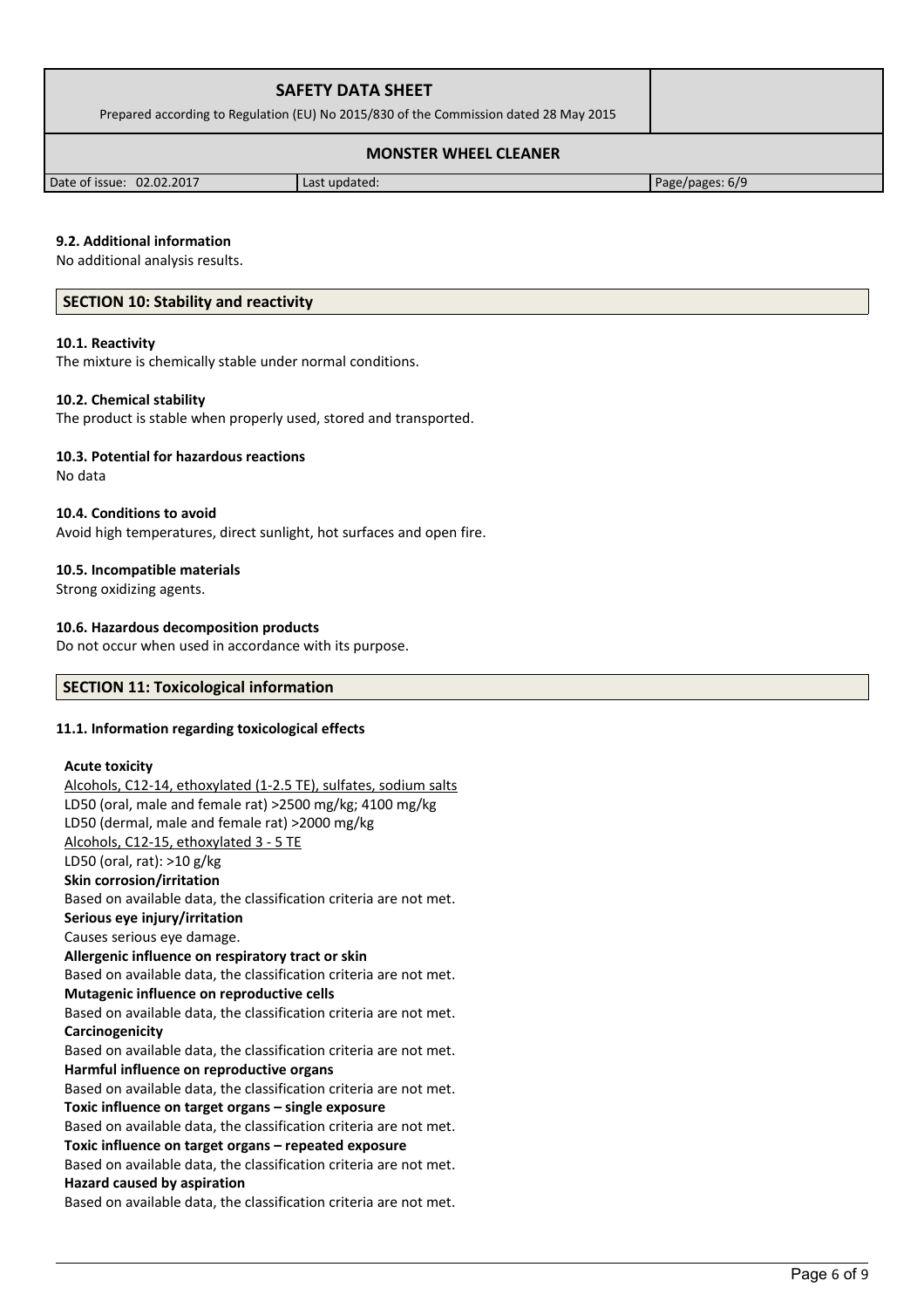| <b>SAFETY DATA SHEET</b><br>Prepared according to Regulation (EU) No 2015/830 of the Commission dated 28 May 2015 |  |
|-------------------------------------------------------------------------------------------------------------------|--|
|                                                                                                                   |  |

## **MONSTER WHEEL CLEANER**

Date of issue: 02.02.2017 Last updated: Page/pages: 7/9

### **SECTION 12: Environmental information**

## **12.1. Toxicity**

Alcohols, C12-14, ethoxylated (1-2.5 TE), sulfates, sodium salts Algae (Desmodesmus subspicatus) EC50 2.6 mg/l, 72h; EC50 27 mg/l, 72 h Invertebrates (Daphnia magna) EC50 7.2 mg/l, 48 h; NOEC 0.18 mg/l, 21 days; NOEC 0.27 mg/l, 21 days Fish (Brachydanio rerio) LC50 7.1 mg/l, 96 h NOEC, (Pimephales promelas) 1 mg/l, 45 days Alcohols, C12-15, ethoxylated 3 - 5 TE Invertebrates (Daphnia magna) EC50 460 µg/l, 48 h; Fish (Pimephales promelas) LC50 960 µg/l, 96 h; NOEC (Pimephales promelas) 320 µg/l, 30 days

### **12.2. Durability and dissolution potential**

Alcohols, C12-14, ethoxylated (1-2.5 TE), sulfates, sodium salts: 73% in 28 days – easily biodegradable Alcohols, C12-15, ethoxylated 3 - 5 TE: 79.2% in 28 days – easily biodegradable

### **12.3. Bioaccumulation capacity**

Alcohols, C12-14, ethoxylated (1-2.5 TE), sulfates, sodium salts: Log Po/w: -1.38 low potential

**12.4. Soil mobility** No data

**12.5. Results of PBT and vPvB properties evaluation** No data

**12.6. Other harmful effects** No data

## **SECTION 13: Waste disposal**

### **13.1. Waste disposal methods**

Empty containers should be transported to an authorized company in order to be reprocessed or recycled.

Do not store with municipal waste.

Do not discharge into sewage systems, surface waters or wastewater.

## **Waste code**

Act of 14 December 2012 on waste (Dz.U. (Journal of Laws) 2013, item 21).

Regulation of the Minister of Environment of 9 September 2014 on the waste catalogue (Dz.U. (Journal of Laws) 2014, item 1923).

The waste code must be assigned individually at the location where the waste is produced, depending on the industry in which it is used.

| <b>SECTION 14: Transport information</b> |                                   |                |             |             |  |
|------------------------------------------|-----------------------------------|----------------|-------------|-------------|--|
|                                          |                                   | <b>ADR/RID</b> | <b>IMGD</b> | <b>IATA</b> |  |
| 14.1.                                    | UN number                         | ---            | $-- -$      | $---$       |  |
| 14.2.                                    | UN proper shipping name           |                | $---$       |             |  |
| 14.3.                                    | <b>Transport hazard class(es)</b> | ---            | $---$       | $- - -$     |  |
|                                          | Warning sticker No.               | $---$          | $---$       | $---$       |  |
|                                          |                                   |                |             |             |  |
|                                          |                                   |                |             |             |  |
| 14.4.                                    | Packing group                     |                | ---         | $---$       |  |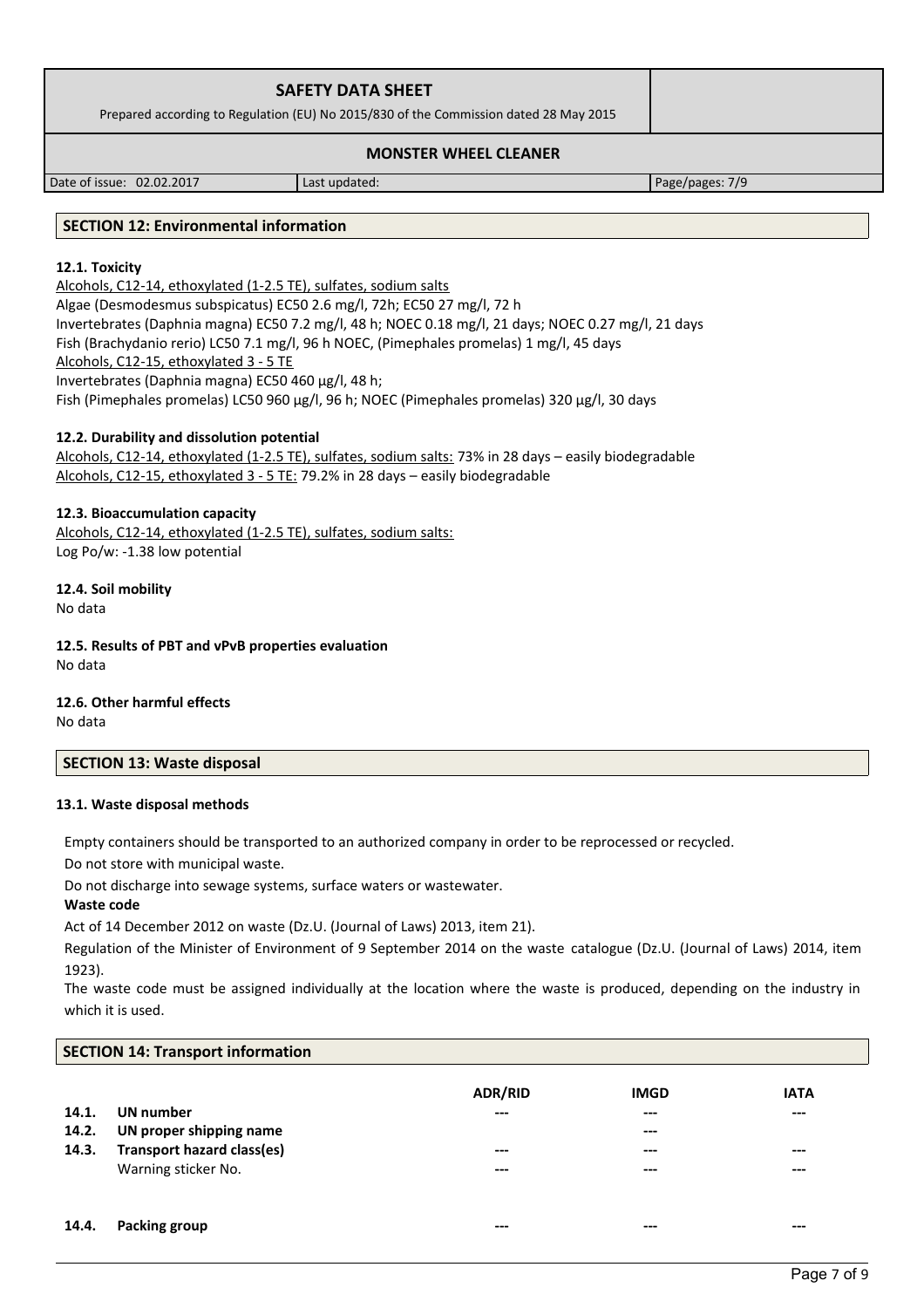| <b>SAFETY DATA SHEET</b><br>Prepared according to Regulation (EU) No 2015/830 of the Commission dated 28 May 2015 |               |                 |  |
|-------------------------------------------------------------------------------------------------------------------|---------------|-----------------|--|
| <b>MONSTER WHEEL CLEANER</b>                                                                                      |               |                 |  |
| Date of issue: 02.02.2017                                                                                         | Last updated: | Page/pages: 8/9 |  |
| Threat to the environment<br>14.5.                                                                                | ---           | $- - -$<br>---  |  |

**14.6. Special precautions for users Not applicable Not applicable 14.7. Bulk transport in accordance with the MARPOL convention appendix II and the IBC code** 

Not applicable

## **SECTION 15: Legal information**

# **15.1. Provisions of the law regarding safety and protection of the environment in relation to the substance or mixture This safety data sheet has been drawn up based on the following legal acts:**

- 1. Regulation (EC) No 1907/2006 of the European Parliament and of the Council of 18 December 2006 concerning the Registration, Evaluation, Authorization and Restriction of Chemicals (REACH), establishing a European Chemicals Agency, amending Directive 1999/45/EC and repealing Council Regulation (EEC) No 793/93 and Commission Regulation (EC) No 1488/94 as well as Council Directive 76/769/EEC and Commission Directives 91/155/EEC, 93/67/EEC, 93/105/EC and 2000/21/EC.
- 2. Regulation (EC) No 1272/2008 of the European Parliament and of the Council of 16 December 2008 on classification, labeling and packaging of substances and mixtures, amending and repealing Directives 67/548/EEC and 1999/45/EC, and amending Regulation (EC) No 1907/2006. [ATP1, ATP2, ATP3, ATP4, ATP5, ATP6]
- 3. Commission Regulation (EU) 2015/830 of 28 May 2015 amending Regulation (EC) No 1907/2006 of the European Parliament and of the Council on the Registration, Evaluation, Authorization and Restriction of Chemicals (REACH) as corrected (replaces Regulation EC No 453/2015)
- 4. Act of 25 February 2011 on the chemical substances and their mixtures (DZ.U. (Journal of Laws) No 63, item 322 with amendments).
- 5. Regulation of the Minister of Labor and Social Policy of 6 June 2014 on the maximum permissible concentration and intensity of agents harmful to health in the work environment (Dz.U. (Journal of Laws) item 817).
- 6. Act of 14 December 2012 on waste (Dz.U. (Journal of Laws) 2013, item 21).
- 7. Regulation of the Minister of Environment of 9 September 2014 on the waste catalogue (Dz.U. (Journal of Laws) 2014, item 1923).
- 8. Classification of dangerous goods according to the European Agreement concerning the International Carriage of Dangerous Goods by Road (ADR).
- 9. Regulation of the Minister of Labor and Social Policy of 26 September 1997 on general provisions of occupational safety and health (Dz.U. (Journal of Laws) 2003 No 169, item 1650 with amendments).
- 10. Regulation of the Minister of Health of 30 December 2004 on occupational health and safety related to the presence of chemical agents in the workplace (Dz.U. (Journal of Laws) 2005 No 11, item 86 with amendments). Regulation of the Minister of Economy of 21 December 2005 on essential requirements for personal protection (Dz.U. (Journal of Laws) No 259, item 2173).

## **15.2. Chemical safety evaluation**

No chemical safety evaluation for the mixture.

### **SECTION 16: Additional information**

List of hazard statements from section: 3 **H225** Highly flammable liquid and vapor **H315** Causes skin irritation **H318** Causes serious eye damage **H319** Causes serious eye irritation **H336** May cause drowsiness or dizziness **H400** Very toxic to aquatic life **H412** Harmful to aquatic life with long lasting effects

**CAS** (Chemical Abstracts Service)